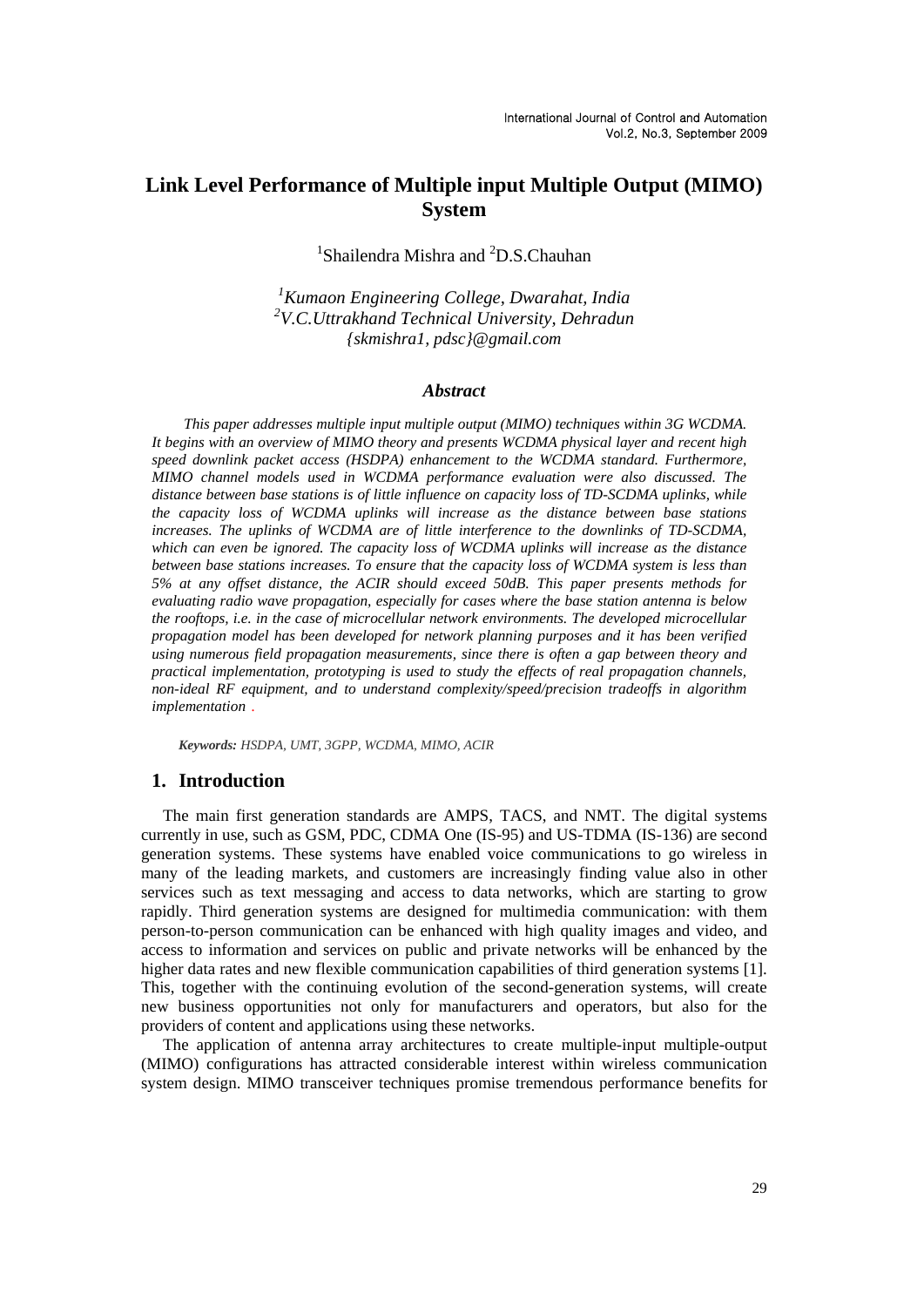wireless systems in terms of capacity increase and diversity gain, and MIMO extensions have been proposed to virtually every contemporary wireless communication system [2,4].

This paper addresses MIMO techniques within 3G WCDMA. It begins with an overview of MIMO theory and presents WCDMA physical layer and recent high speed downlink packet access (HSDPA) enhancement to the WCDMA standard. Furthermore, MIMO channel models used in WCDMA performance evaluation are discussed. The paper then turns to practical transceiver architectures that take into account the boundary conditions in WCDMA uplink and downlink. While the potential of MIMO systems is high, wireless popagation environment, existing system specification, and requirement for backward compatibility considerably limit the applicability of MIMO algorithms and projected gains.

# **2. MIMO technology**

Multiple-input multiple-output, or MIMO, is an abstract mathematical model for multi-antenna communication systems. During the last few years, MIMO technology has attracted a lot of attention in the area of wireless communications, since significant increases in throughput and range are possible at the same bandwidth and same overall transmit power expenditure. In general, MIMO technology increases the spectral efficiency of a wireless communication system.Wireless MIMO communication exploits phenomena such as multipath propagation to increase data throughput and range, or reduce bit error rates, rather than attempting to eliminate effects of multipath propagation as traditional SISO (Single-Input Single-Output) communication systems seek to do.MIMO can also be used in conjunction with OFDM, and is part of the IEEE 802.16 standard and will also be part of the IEEE 802.11n High-Throughput standard, which is expected to be finalized in mid 2007. Standardization of MIMO to be used in 3G standards such as HSDPA is currently under way [7].

### **3. Design of the System**

Radio signals from a transmitter traveling in space may reflect off multiple objects and arrive at the receiver through multiple paths. The receiver sees the vector combination of radio signals from these paths. Due to the phase delay difference over these paths, these signals sometimes add up in phase and, sometimes, when they are out of phase, they cancel each other out at the receiver. This causes the received signal strength to fluctuate constantly or fade and can significantly degrade the data throughput of the wireless system.In wireless systems, radio signals from different users are typically separated by frequency, time or code. With beam-forming technology, also referred as smart antenna technology, each user can also be distinguished by their physical location in space.

Wireless systems use smart antenna technology to reduce the effect of multipath fading and to improve radio link quality and coverage. Smart antenna technology uses adaptive antenna arrays that provide spatial diversity from the propagation channel and signal-processing algorithms in order to detect the direction of the client. A smart antenna is able to steer a transmitted beam by accurately controlling the phase of the signal over each element of the antenna array to the client. Another way to improve the range is to use maximum ratio combining on the receiver side. Here, two independent receivers are used to receive the same signal, and the two received signals are then combined using signal processing to get the desired signal. Antenna arrays are designed using traditional metrics from antenna theory. With beam-forming technology, a single data stream is transmitted over the communication link. Smart antenna technology can be used with existing 802.11a/b/g systems to improve performance. The data packet is compatible with the 802.11a/b/g standard that has the same spectral efficiency.

Real MIMO systems use multiple transmitter streams and multiple receivers. Each transmitter sends independent data [Tx1; Tx2; ... Txn] from different transmit antennas simultaneously and using the same radio channel. At the receiver end, each antenna receives the composite signal from all transmitters represented by [Rx1; Rx2; … Rxm] where m and n represent the number of receivers and transmitters respectively. In a practical application, m and n are typically less than 4.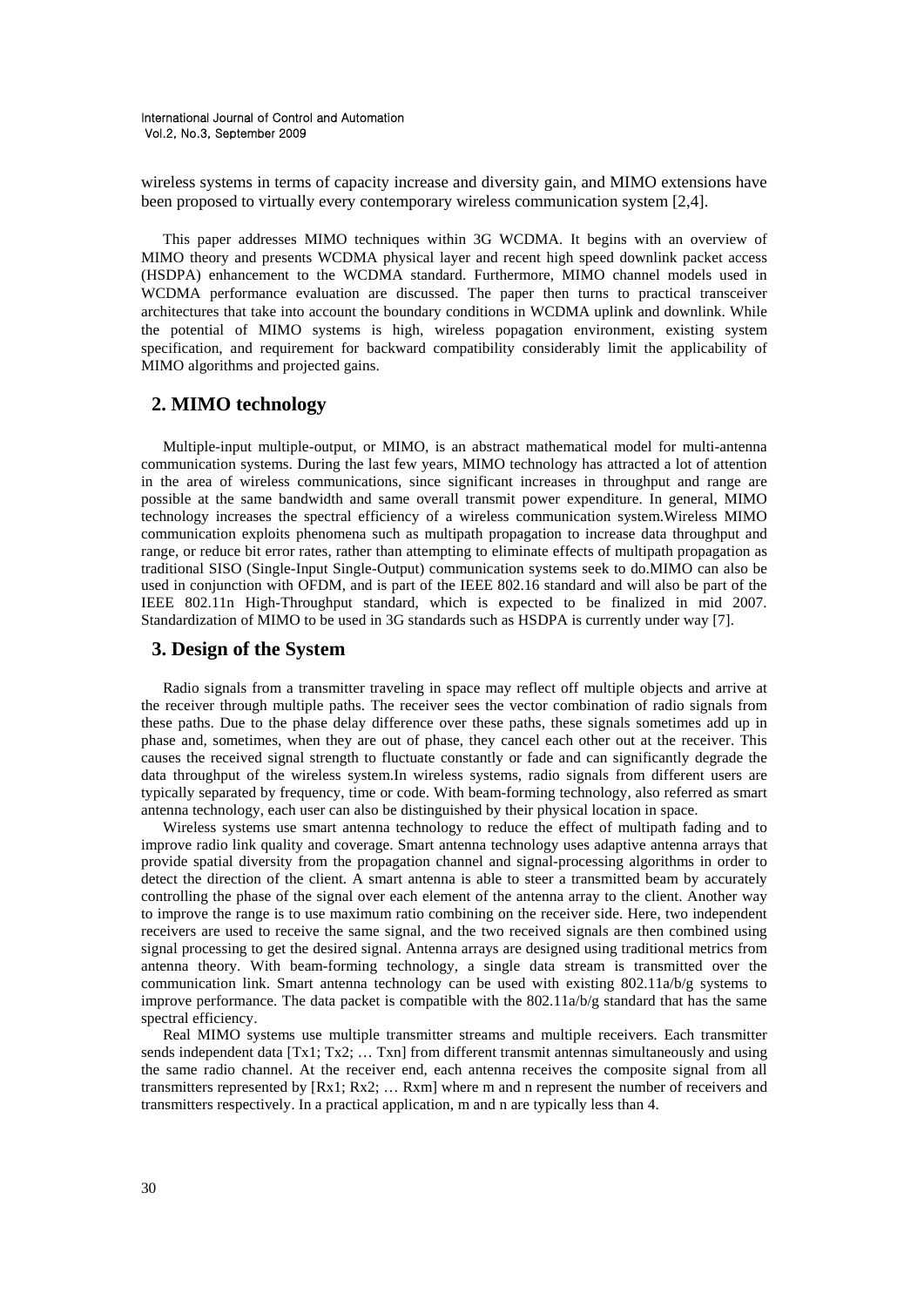The different paths may be represented mathematically as:

| Rx1<br>---- | _ | $11$ T <sub>v</sub> . | $+h12Tx2+$<br>$\cdots$ | h1nTxn |
|-------------|---|-----------------------|------------------------|--------|
| Rx2         |   | $1T_{\rm VI}$         | $+h22Tx2+$<br>-        | h?nTvn |

 $Rxm = h m1Tx1 + h m2Tx2 + ... h mnTxn$ ........(1)

or, in matrix form as

:

 $[Rx] = [H][Tx]$ ……..(2).

The [H] in equation (2) represents the transfer matrix of a MIMO channel.

In a traditional radio system, multipath signals decrease throughput as they cause co-channel interference. On the other hand, a MIMO system relies on this interference suppression to implement multidatastream detection and then separate the individual transmitted streams. By carefully designing a MIMO packet and by using advanced digital signal processing (DSP) techniques in the MIMO decoder, we can recover the variously independent transmitted data streams.To recover the transmitted datastream [Tx] at the [Rx], the MIMO system decoder must first estimate the individual channel transfer coefficient hij to determine the channel transfer matrix [H] during the MIMO preamble of the packet. Once the estimated [H] has been produced, the transmitted datastream [Tx] can be reconstructed by multiplying the vector [Rx] with the inverse of transfer matrix [H]-1. This is represented by;

 $[Tx] = [H]-1[Rx] \dots (3)$ 

The process, in principle, is equivalent to solving a set of N unknowns with N linear equations. To ensure that the channel matrix is invertible, MIMO systems require an environment rich in multipath.

# **4. Link Level Performance of MIMO HSDPA**

The capacity of a wireless link is generally measured in bits per second per Hertz (b/s/Hz). The methods available to increase this capacity in a traditional Single Input, Single Output (SISO) wireless system are fairly limited: increase the bandwidth, allowing a corresponding increase in the bits per second, or increase the transmit power, allowing a higher level modulation scheme to be utilized for a given bit error rate, effectively increasing the bits per second within the same bandwidth. The problem with both of these techniques is that any increase in power or bandwidth can negatively impact other communications systems operating in adjacent spectral channels or within a given geographic area. As such, bandwidth and power for a given communications system are generally well regulated, limiting the ability of the system to support any increase in capacity or performance.

MIMO technologies overcome the deficiencies of these traditional methods through the use of spatial diversity [3, 4]. Data in a MIMO system is transmitted over T transmit antennas through what is referred to as a "MIMO channel" to R receive antennas supported by the receiver terminal.If the antennas within the transmit array and the antennas within the receive array are spaced sufficiently far apart, the signals traveling between the various transmit and receive antennas through the MIMO channel will fluctuate or fade in an independent manner. The transmitted data can therefore be encoded, using a so-called space-time code, to make use of this spatial diversity and allow processing at the receiver to extract the underlying data.

The specific coding scheme utilized in the MIMO system is selected based on the target performance, the acceptable level of computational complexity in the receiver's signal processing subsystem, and the level of a priori knowledge of the transmission channel. Some schemes, referred to as space-time diversity codes, optimize for "diversity order", which defines the performance gain that can be obtained through the number of decor related spatial branches that can be achieved through the MIMO channel.

Other schemes, referred to as Spatial Multiplexing, optimize for channel capacity. Both of these types of schemes are discussed with additional detail below. These schemes can be used in combination to obtain the benefits accrued by both. Ultimately, the space-time coding scheme operating in conjunction with the MIMO channel allows the MIMO based system to support a significant increase in both performance and capacity over an equivalent SISO system while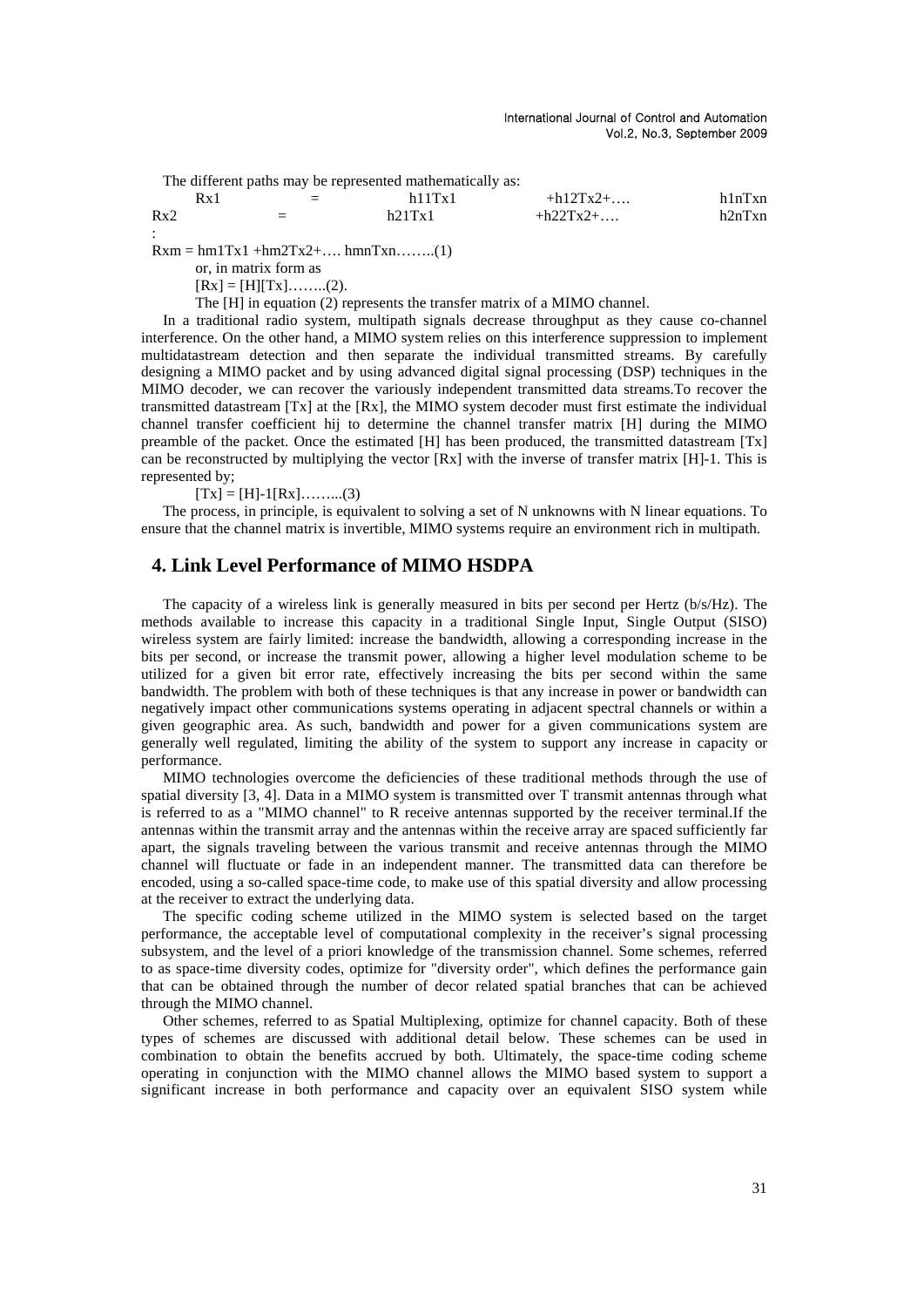maintaining the same bandwidth and power.N- space-time diversity coding, each modulated symbol is encoded and transmitted from each of the transmit antennas.

This maximizes the total available spatial diversity from the MIMO channel, on a per symbol basis, offering a significant increase in bit error rate performance over an equivalent SISO channel operating at the same transmit power. Space-time diversity coding works with any number of transmit or receive antennas, with the total diversity order equal to  $T^*R$ . Various space-time coding schemes have been developed for use in space-time diversity coding. In one of the earlier schemes, referred to as Delay Diversity, each symbol sent on one antenna is delayed by a symbol period and then sent on another antenna. This scheme is a simple example of a space-time trellis code (STTC), and is typically decoded through the use of a fairly complex maximum likelihood sequence estimator in the front-end of the receiver. One of the more popular schemes for space-time diversity coding is the Alamouti scheme [9]. This scheme utilizes a simple space-time block code (STBC) that encodes two modulated symbols into a matrix that is two rows by two columns in size.

During each symbol period, the contents of a row are transmitted via the corresponding antennas. Decoding of a space-time blocking code can also be done using a maximum likelihood detector, but other techniques can also be employed.Space-time diversity codes support a symbol rate of at most one symbol per symbol period [7]. However, the improvement in signal to noise ratio at the receiver using space-time diversity coding can be quite high, with one paper reporting up to 16dB improvement for a two transmit and two receive antenna system.This improvement allows an increase in the number of bits transmitted per symbol period while maintaining the same bandwidth, transmit power and bit error ratio, thus improving the capacity of the wireless link. It can also be used to extend distance over which a symbol can be transmitted, again while maintaining bandwidth, transmit power and bit error rate performance. This can improve the transmitter to receiver ratios, lowering site count and associated periodic costs.

# **5. Spatial Multiplexing**

Spatial multiplexing maximizes the link capacity that is sent over a given bandwidth by transmitting a different symbol on each antenna during each symbol period. Thus the number of symbols transmitted per symbol period is equal to the number of transmit antennas. For spatial multiplexing to work, the number of receive antennas must be greater than or equal to the number of transmit antennas. The space-time code in a spatial multiplexing scheme is inherent in the multiplexing function.The predominant encoding schemes associated with spatial multiplexing break into two types: horizontal encoding and vertical encoding. In horizontal encoding, the bit stream to be transmitted is demultiplexed into T separate data streams. Each of these data streams is then temporally encoded, interleaved and converted to transmission symbols, with different modulation schemes allowed on each transmit channel. In contrast, in vertical encoding, the bit stream to be transmitted is encoded using a space-time block code and then converted into transmission symbols. The transmission symbols are then demultiplexed into T bit streams and transmitted [13].

Vertical encoding offers improved diversity gain over horizontal encoding because each data bit can be spread across all of the transmit antennas. However horizontal encoding accrues an advantage in receiver complexity in that the individual data streams are decoded separately, typically using a relatively simple linear receiver, such as the Zero Forcing receiver or Minimum Mean Squared Error receiver . Vertical encoding, on the other hand requires joint decoding at the receiver, which significantly increases receiver complexity [14].

# **6. Back propagation Algorithm**

There are many variations of the back propagation algorithm, several of which we discuss in this paper. The simplest implementation of back propagation learning updates the network weights and biases in the direction in which the performance function decreases most rapidly - the negative of the gradient. There are two different ways in which this gradient descent algorithm can be implemented: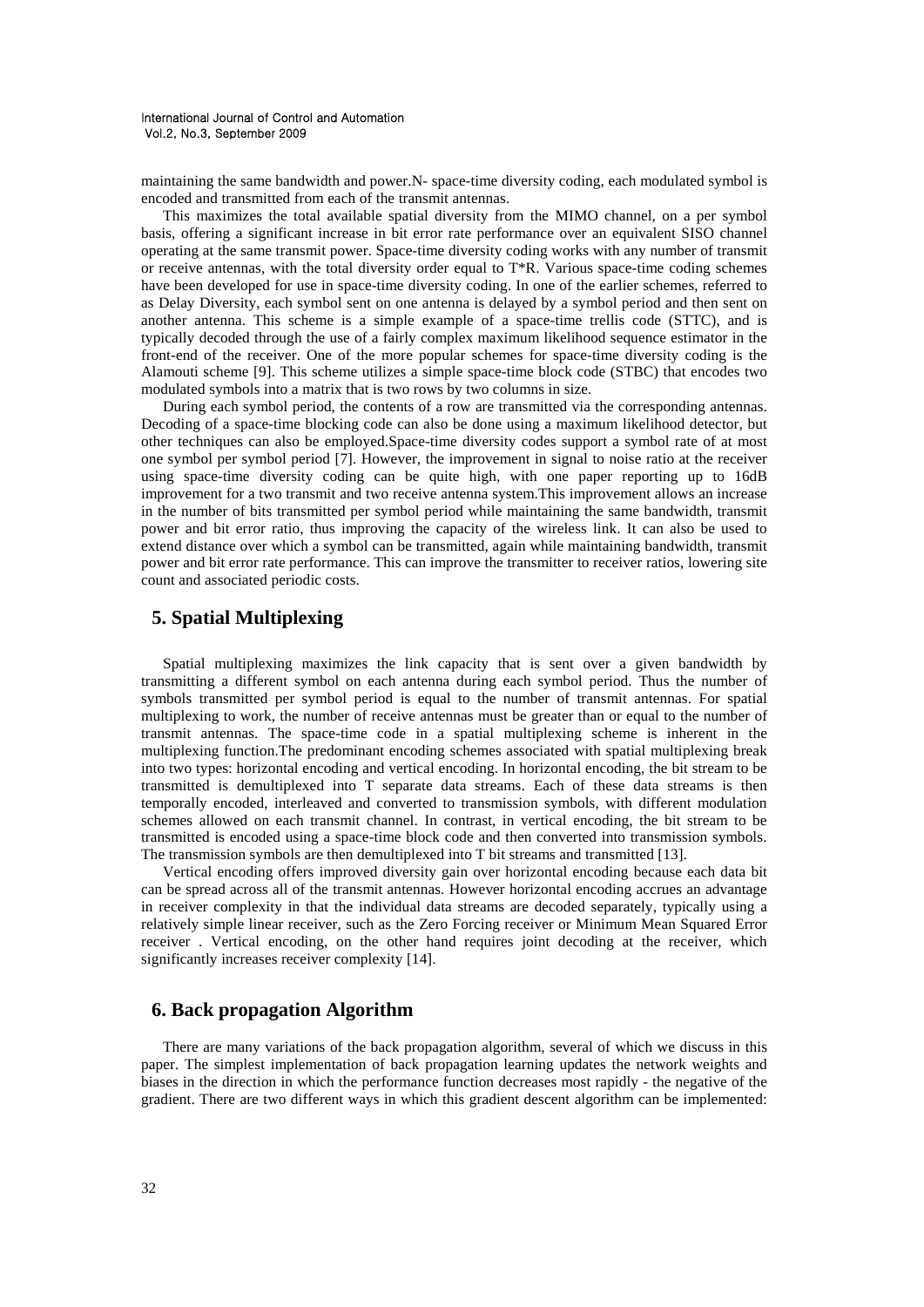incremental mode and batch mode. In the incremental mode, the gradient is computed and the weights are updated after each input is applied to the network. In the batch mode all of the inputs are applied to the network before the weights are updated.

In batch mode the weights and biases of the network are updated only after the entire training set has been applied to the network. The gradients calculated at each training example are added together to determine the change in the weights and biases Batch Gradient Descent (traingd). The batch steepest descent training function is traingd. The weights and biases are updated in the direction of the negative gradient of the performance function. If we want to train a network using batch steepest descent, we should set the network train Fcn to train gd, and then call the function train. There is only one training function associated with a given network.

There are seven training parameters associated with trained: epochs, show, goal, time, min\_grad, max\_fail, and lr. The learning rate lr is multiplied times the negative of the gradient to determine the changes to the weights and biases. The larger the learning rate, the bigger the step. If the learning rate is made too large, the algorithm becomes unstable. If the learning rate is set too small, the algorithm takes a long time to converge. The training status is displayed for every show iteration of the algorithm. (If show is set to NaN, then the training status never displays.) The other parameters determine when the training stops. The training stops if the number of iterations exceeds epochs, if the performance function drops below goal, if the magnitude of the gradient is less than mingrad, or if the training time is longer than time seconds. Max\_fail, which is associated with the early stopping technique, in the section on improving generalization.

The following code creates a training set of inputs p and targets t. For batch training, all of the input vectors are placed in one matrix.  $p = [-1, 2, 2, 0, 5, 0, 5]$ ;

 $t = [-1 -1 1 1]$ ;

Next, we create the feedforward network. Here we use the function minmax to determine the range of the inputs to be used in creating the network. Net=newff (minmax (p), [3, 1], {'tansig','purelin'},'traingd');

At this point, we might want to modify some of the default training parameters. net.trainParam.show  $= 50$ ;

net.trainParam.lr =  $0.05$ ;

net.trainParam.epochs = 300;

 $net.trainParam.google = 1e-5;$ 

If we want to use the default training parameters, the above commands are not necessary.

Now we are ready to train the network. [net,tr]=train(net,p,t);

TRAINGD, Epoch 0/300, MSE 1.59423/1e-05, Gradient

2.76799/1e-10

 TRAINGD, Epoch 50/300, MSE 0.00236382/1e-05, Gradient 0.0495292/1e-10

 TRAINGD, Epoch 100/300, MSE 0.000435947/1e-05, Gradient 0.0161202/1e-10

 TRAINGD, Epoch 150/300, MSE 8.68462e-05/1e-05, Gradient 0.00769588/1e-10

 TRAINGD, Epoch 200/300, MSE 1.45042e-05/1e-05, Gradient 0.00325667/1e-10

 TRAINGD, Epoch 211/300, MSE 9.64816e-06/1e-05, Gradient 0.00266775/1e-10

TRAINGD, Performance goal met.

The training record tr contains information about the progress of training. An example of its use is given in the Sample Training Session. Now the trained network can be simulated to obtain its response to the inputs in the training set.  $a = \text{sim}(net, p)$ 

 $a = -1.0010 -0.9989 - 1.0018 - 0.9985$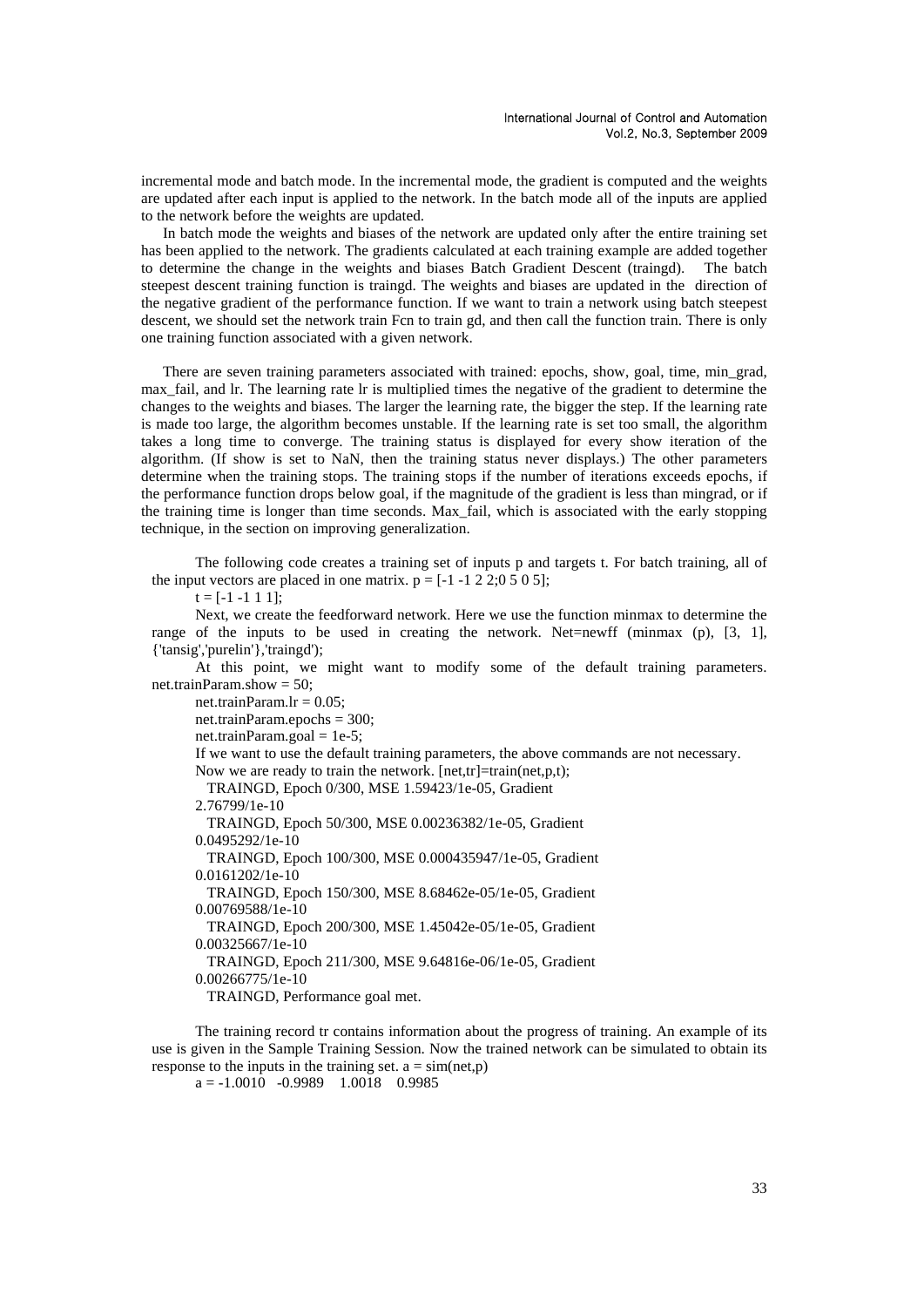Batch Gradient Descent with Momentum (traingdm). In addition to traingd, there is another batch algorithm for feed forward networks that often provides faster convergence - traingdm, steepest descent with momentum. Momentum allows a network to respond not only to the local gradient, but also to recent trends in the error surface. Acting like a low-pass filter, momentum allows the network to ignore small features in the error surface. Without momentum a network may get stuck in a shallow local minimum. With momentum a network can slide through such a minimum. Momentum can be added to back propagation learning by making weight changes equal to the sum of a fraction of the last weight change and the new change suggested by the back propagation rule. The magnitude of the effect that the last weight change is allowed to have is mediated by a momentum constant, mc, which can be any number between 0 and 1. When the momentum constant is 0, a weight change is based solely on the gradient. When the momentum constant is 1, the new weight change is set to equal the last weight change and the gradient is simply ignored.

The gradient is computed by summing the gradients calculated at each training example, and the weights and biases are only updated after all training examples have been presented. If the new performance function on a given iteration exceeds the performance function on a previous iteration by more than a predefined ratio max\_perf\_inc (typically 1.04), the new weights and biases are discarded, and the momentum coefficient mc is set to zero.

The batch form of gradient descent with momentum is invoked using the training function traingdm. The traingdm function is invoked using the same steps shown above for the traingd function, except that the mc, lr and max\_perf\_inc learning parameters can all be set. In the following code we recreate our previous network and retrain it using gradient descent with momentum. The training parameters for traingdm are the same as those for traingd, with the addition of the momentum factor mc and the maximum performance increase max\_perf\_inc. (The training parameters are reset to the default values whenever net.trainFcn is set to traingdm.)  $p = [-1 -$ 1 2 2;0 5 0 5];

```
t = [-1 -1 1 1];net=newff(minmax(p),[3,1],{'tansig','purelin'},'traingdm'); 
net.trainParam.show = 50; 
net.trainParam.lr = 0.05;
net.trainParam.mc = 0.9;
net.trainParam.epochs = 300; 
net.trainParam.google1e-5;[net,tr] = train(net,p,t);TRAINGDM, Epoch 0/300, MSE 3.6913/1e-05, Gradient 
4.54729/1e-10 
   TRAINGDM, Epoch 50/300, MSE 0.00532188/1e-05, Gradient 
0.213222/1e-10
```
 TRAINGDM, Epoch 100/300, MSE 6.34868e-05/1e-05, Gradient 0.0409749/1e-10

 TRAINGDM, Epoch 114/300, MSE 9.06235e-06/1e-05, Gradient 0.00908756/1e-10 TRAINGDM, Performance goal met.

```
a = sim(net, p)
```
 $a = -1.0026 -1.0044$  0.9969 0.9992

Since we reinitialized the weights and biases before training (by calling newff again), we obtain a different mean square error than we did using traingd. If we were to reinitialize and train again using traingdm, we would get yet a different mean square error. The random choice of initial weights and biases will affect the performance of the algorithm. If we want to compare the performance of different algorithms, we should test each using several different sets of initial weights and biases. We may want to use net=init(net) to reinitialize the weights, rather than recreating the entire network with newff.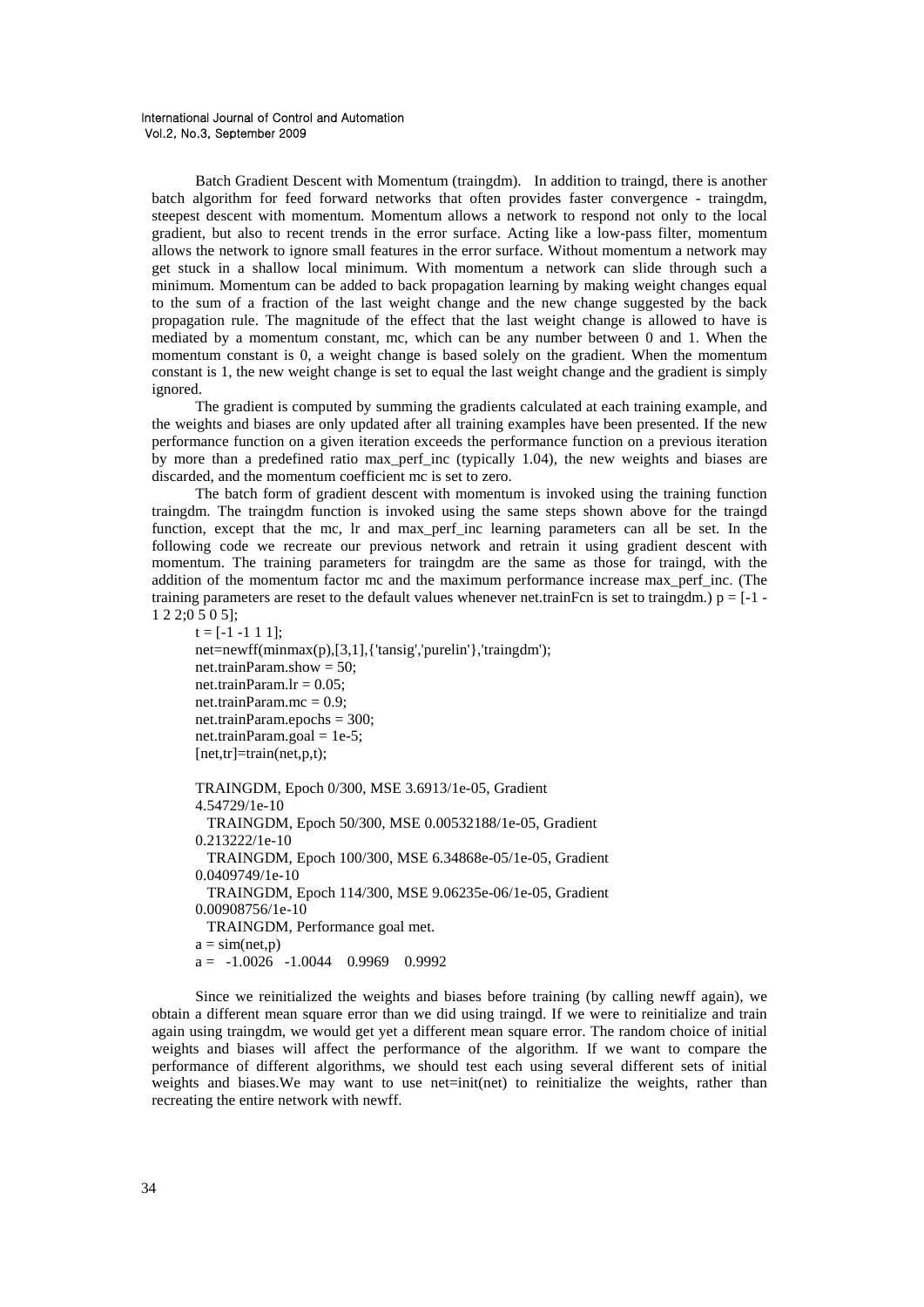# **6. Analysis Methodologies**

In accordance with 3GPP TR25.942, there are mainly two ways to analyze the interference: certainty calculation and MonteCarlo simulation.

# **Certainty Calculation**

When the TD-SCDMA base station sends out a signal and the WCDMA base station in the neighboring cell is receiving in the adjacent frequency, there will be interference between the base stations. The best way to avoid such interference is to make good network planning and provide sufficient coupling loss between base stations.

MCL = Interference Power – ACA – ACIPL

ACA: Adjacent Channel Attenuation

ACIPL: Adjacent Channel Interference Power Level

Interference power is the emission power of interference source;

ACIPL refers to the Interference Power Level within the receiving frequency band;

ACA refers to ACIR.

Such method is best for theoretical evaluation and analysis. The conclusion based upon such method is not so much in compliance with the real scenario. But it is efficient and easy for calculation.

# **MonteCarlo Simulation**

The emission power of base stations and mobile stations, and the load of base stations can be simulated to get the best knowledge of interference in the real world. This method is widely used and recognized as one of the most effective way. But as the system gets complex, the operand and the demand for system resources will increase dramatically. The certainty calculation is to study the worst-case scenario of the interference between base stations of two different systems. Additional means for isolation can be obtained based on this method. Therefore, it is recommended that MonteCarlo simulation be adopted to calculate the interference between base stations, between terminals, and between base stations and terminals.

# **7. Simulation Results**

The simulation conclusions are obtained based upon the simulation method and process as well as the simulation model based upon macro-cell, which are recommended in 3GPP TR25.942. The relationship between the capacity loss and ACIR of the interfered system is measured when the base stations of the two systems are in different offset locations. Figure 1, 2, 3 &4 shows SNR vs. Channel capacity, Probability Distribution function Of Landas Matrix , BER vs. SNR(2 Transmitter &1Reciver), BER vs. SNR(2 Transmitter &2 Receiver) respectively.

### **(1) Capacity and Base Station Intervals**

#### *TD-SCDMA Uplink Communications*

The distance between base stations is of little influence on capacity loss of TD-SCDMA uplinks, while the capacity loss of WCDMA uplinks will increase as the distance between base stations increases. When ACIR reaches 25dB, the capacity loss of WCDMA system is less than 5% at any offset distance.

### *TD-SCDMA Downlink Communications*

The uplinks of WCDMA are of little interference to the downlinks of TD-SCDMA, which can even be ignored. The capacity loss of WCDMA uplinks will increase as the distance between base stations increases. To ensure that the capacity loss of WCDMA system is less than 5% at any offset distance, the ACIR should exceed 50dB.

#### **(2) Capacity and ACIR**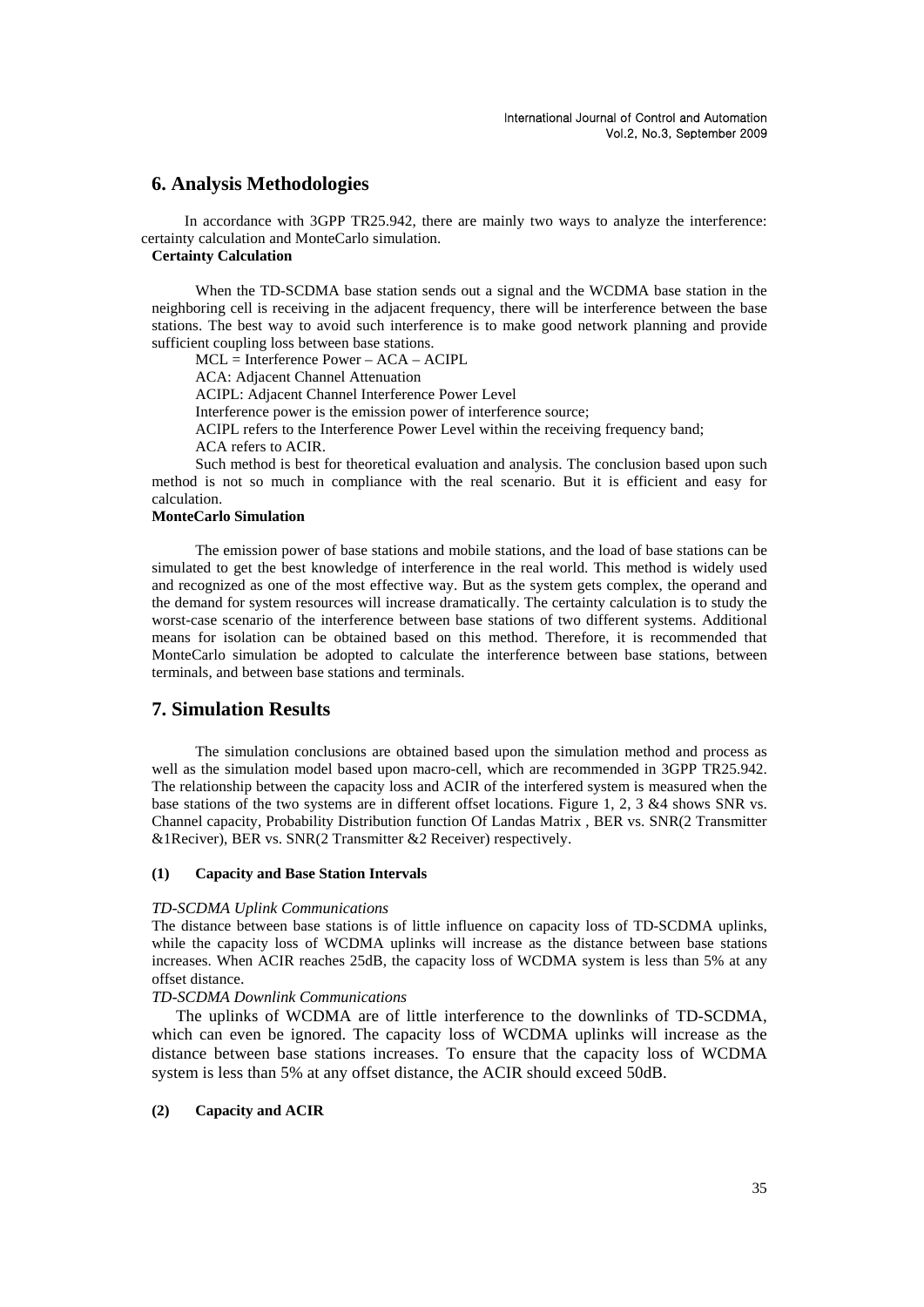### *TD-SCDMA Uplink Communications*

The uplinks of WCDMA are of little interference to the downlinks of TD-SCDMA, which can even be ignored. The capacity loss of WCDMA uplinks will increase as the distance between base stations increases. To ensure that the capacity loss of WCDMA system is less than 5% at any offset distance, the ACIP should exceed 50dB. *TD-SCDMA Downlink Communications* 

The downlink capacity of TD-SCDMA is almost immune from the interference of the mobile stations of TD-SCDMA (ACIR>40dB). As ACIR increases, the interference of TD-SCDMA base stations to WCDMA base stations will decrease and the WCDMA uplink capacity loss will decrease correspondingly.

### **(3) Capacity and Cell Radius**

#### *TD-SCDMA Uplink Communications*

As the radius of the cell increases, the capacity loss of TD-SCDMA uplinks will increase. When ACIR reaches 20 dB, the capacity loss is lower than 5%.

The capacity loss of WCDMA uplinks will also increase with the increase of the radius of the cell. When ACIR reaches 32 dB, the capacity loss of WCDMA base stations is lower than 5% regardless of the radius of the cell.

*TD-SCDMA Downlink Communications* 

The downlink capacity of TD-SCDMA is almost immune from the interference of the mobile stations of TD-SCDMA, which can even be ignored. The capacity loss of WCDMA uplinks will increase with the increase of the radius of the cell. To ensure that the capacity loss of WCDMA system is less than 5% at any offset distance, the ACIR should be larger than 65dB.

### **(4) Interference Conclusions**

The key factor determining the co-existence of TD-SCDMA and WCDMA systems is the interference of TD-SCDMA base stations to WCDMA base stations, which can only be reduced rather than eliminated.The capacity loss of the TD-SCDMA uplinks can be controlled so long as the ACIR between base stations and UE is lower than 40 dB. According to the specifications of 3GPP, ACIR of the first adjacent channel shall exceed 40dB and ACIR of the second adjacent channel shall exceed 45dB. The existing RF indicators can meet that requirement.

The capacity loss of the TD-SCDMA downlinks can be controlled so long as the ACIR between base stations and UE is lower than 40 dB. Feasibility Studies on the Co-Existence of WCDMA and TD-SCDMA Base Stations .To make WCDMA and TD-SCDMA systems co-exist, ways must be found to reduce the above interference between the TD-SCDMA base stations and WCDMA base stations.

The following solutions are recommended.

### *1. Increasing the Coupling Loss between Antennas*

Increasing the coupling loss between antennas is the most economical and effective way. The MCL between antennas can be increased from 30dB to50~60dB through proper arrangement without sacrificing the flexibility of BS locations.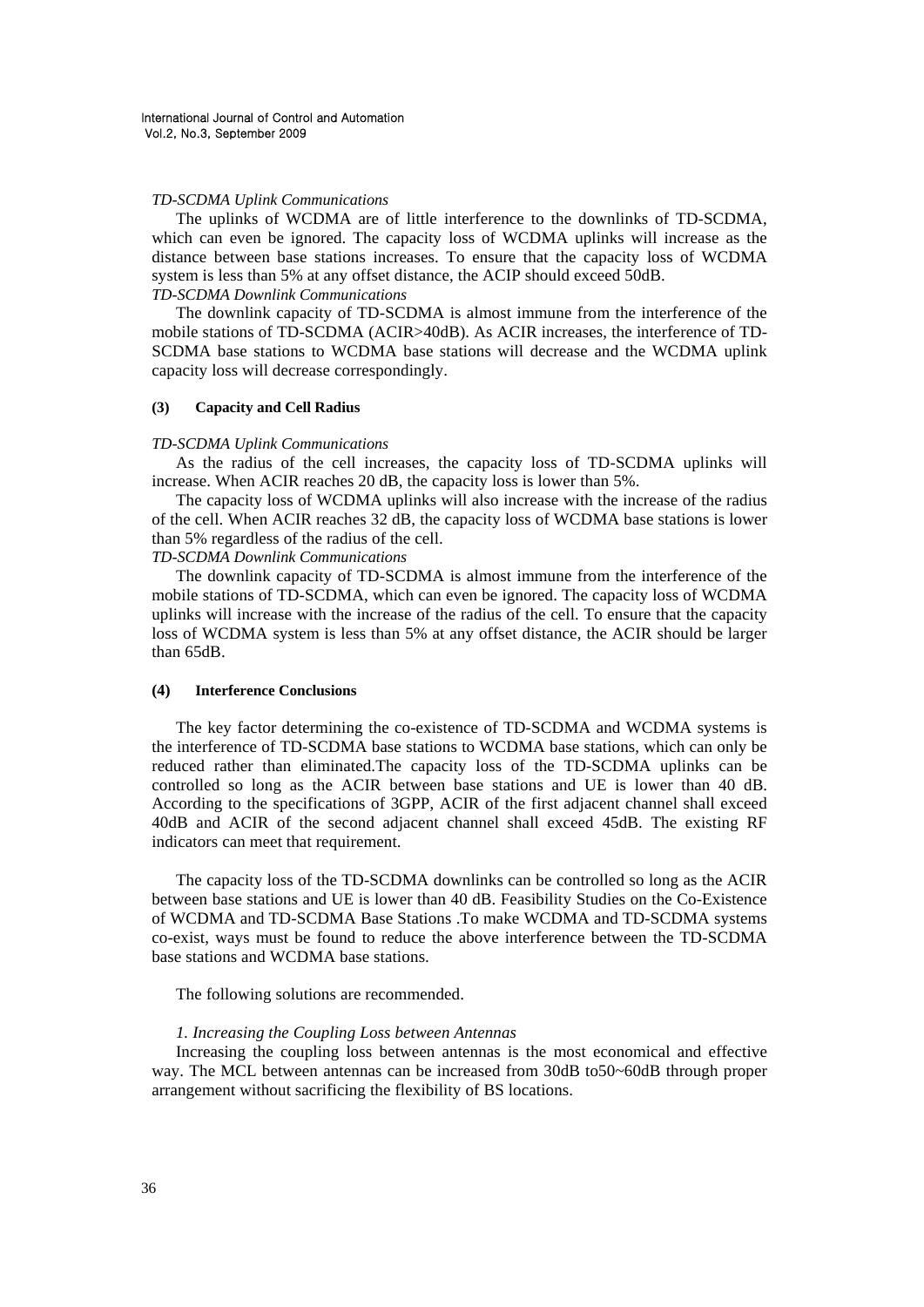

Figure 2. Probability Distribution function Of Landas Matrix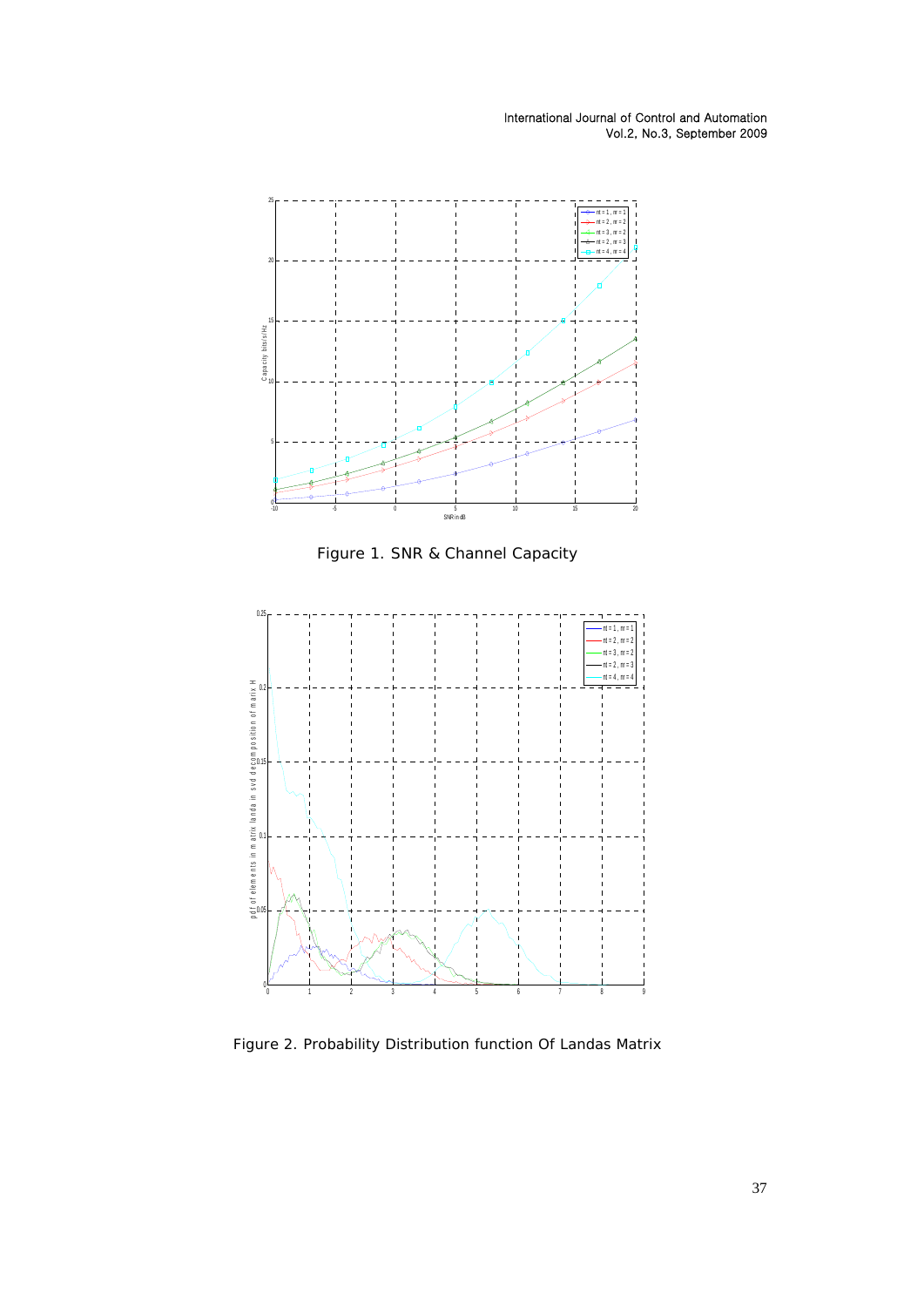





Figure 4. BER Vs SNR(2 Transmitter &2Reciver)

# *2. Coexistence Filter*

Using coexistence filter is another effective method. Using filters at acceptable price can provide satisfactory interference suppression. The filter can be used on the emission/receiving antennas of TD-SCDMA or in the WCDMA systems to improve ACS in the WCDMA system.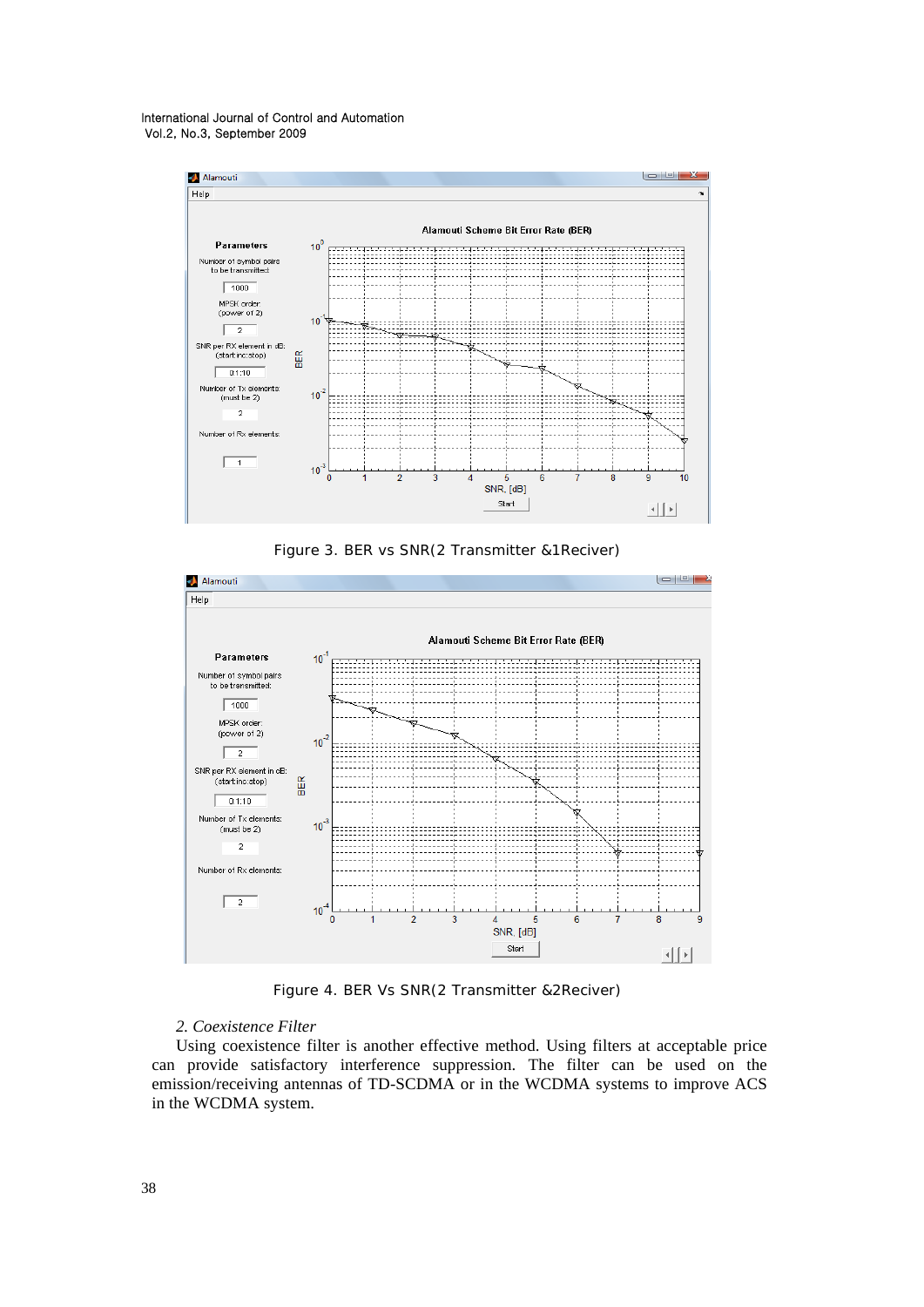### *3. Frequency Guard Band (FCB)*

FCB can also be used to reduce interference. Due to the difference of signal bandwidth between TD-SCDMA and WCDMA, FCB is not quite effective in reducing the WCDMA out-of-band interference (due to limited ACS). For instance, 5MHz Frequency Guard Band can only reduce the WCDMA out-of-band interference by 5dB. In fact, although FCB cannot reduce the interference caused by TD-SCDMA to WCDMA, it can help TD-SCDMA meet the requirements more easily.

### **8. Conclusion**

As from all the tests we have done to check the code performance, channel performance, and changes effect on WCDMA system. We come to this conclusion that, if we want to have constant output with respect to input we are providing, we need to use both (Rayleigh & AWGN) channels. Where as if we want to go towards low power consumption, we should go for single channel mode, but in this mode output is very distracted and fluctuating.On the basic of BER (Bit Error Rate) and SER (Symbol Error Rate), we have find out that SER is less when only one channel mode is applied to the system, Where as BER is less when system works on both the channels simultaneously. The capacity loss of WCDMA uplinks will increase as the distance between base stations increases. To ensure that the capacity loss of WCDMA system is less than 5% at any offset distance, the ACIR should exceed 50dB. This paper presents methods for evaluating radio wave propagation, especially for cases where the base station antenna is below the rooftops, i.e. in the case of microcellular network environments. The developed microcellular propagation model has been developed for network planning purposes and it has been verified using numerous field propagation measurements, since there is often a gap between theory and practical implementation, prototyping is used to study the effects of real propagation channels, non-ideal RF equipment, and to understand complexity/speed/precision tradeoffs in algorithm implementation. Thus we get to the conclusion that for maximum performance in WCDMA we need to go with both the channels simultaneously in algorithm implementation.

# **References**

- [1] Tero Ojanpera and Ramjee Prasad, "An Overview of Air Interface Multiple Access for IMT-2000/UMTS," IEEE Communications Magazine, vol. 36, pp. 88-95, September 1998.
- [2] M.Wennström, T.Öberg and A.Rydberg, Effects of finite weight resolution and calibration errors on the performance of adaptive array antennas., IEEE Transactions on Aerospace and Electronic Systems, vol.37, no.2, April 2001, pp.549—562
- [3] Niyato, D Hossain, E Wavegedara, K.CBhargava, Radio Link Level Performance in Multi-Rate MIMO Wireless Networks: Analysis and Optimization, Wireless Comm.and Networking Conference, 2007.WCNC 2007. IEEE

Volume , Issue , 11-15 March 2007 ,pp294 – 298

- [4] M.Wennström, T.Öberg, J.Strandell, A. Rydberg and E.Lindskog,Auto-Calibrating Adaptive Array for Mobile Telecommunications,IEEE Transactions on Aerospace and Electronic Systems, vol.36, no.2, April 2000
- [5] Third Generation Partnership Project Technical Specification Group Radio Access Network Working Group 1," Spreading and Modulation," TS 25.213 V2.1.2 (1999-4).
- [6] Third Generation Partnership Project Technical Specification Group Radio Access Network Working Group 1, "Physical Channels and Mapping of Transport Channels Onto Physical Channels (FDD)," TS 25.211 V2.2.1 (1999-08).
- [7] Rongtao Xu; Lau, Degradation on the performance of MIMO system under a correlated sub-channels condition.Circuits and Systems, 2005. ISCAS 2005. IEEE International Symposium on Volume , Issue , 23-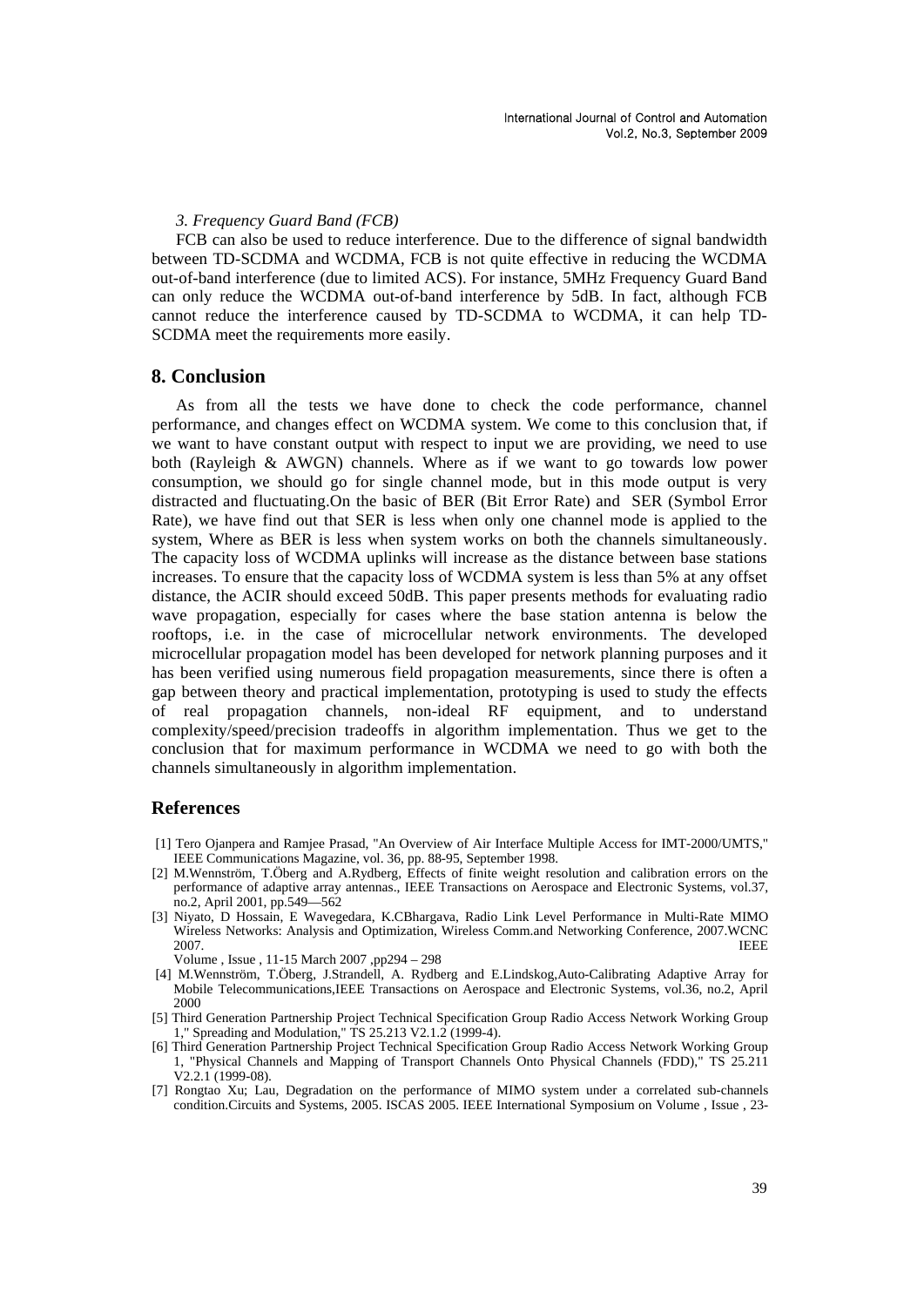26 May 2005 Page(s): 4967 - 4970 Vol. 5

- [8] Esmael H. Dinan and Bijan Jabbari, "Spreading Codes for Direct Sequence CDMA and Wideband CDMA Cellular Networks," IEEE Communications Magazine, vol. 36, pp. 48-54, September 1998.
- [9] T.S. Rappaport, Wireless Communications: Principles and Practice. Upper Saddle River,NJ: Prentice Hall PTR, 1996.
- [10] Third Generation Partnership Project Technical Specification Group Radio Access Network Working Group 1, "Multiplexing and Channel Coding (FDD),"  $TS$  25.212 V2.0.1 (1999-08).
- [11] Alpha Concept Group, "Wideband Direct Sequence CDMA (WCDMA) Evaluation Document (3.0)," Tdoc SMG 905/97, December 15-19, 1997, Madrid, Spain.
- [12] J. C. Liberti and T.S. Rappaport, Analysis of CDMA Cellular Radio Systems Employing Adaptive Antennas. PhD dissertation, Virginia Tech, Blacksburg, VA, September 1995.
- [13] S.M. Alamouti, "A Simple Transmit Diversity Technique for Wireless Communications," IEEE Journal on Selected Areas in Communications, vol. 16, pp. 1451-1458, October 1998.
- [14] Texas Instruments, "Space Time Block Coded Transmit Antenna Diversity for WCDMA,"ETSI SMG-2 UMTS-L1, TDOC 662/98.
- [15] Third Generation Partnership Project Technical Specification Group Radio Access Network Working Group 1, "Physical Layer Procedures (FDD)," TS 25.214 V1.1.2(1999-08).